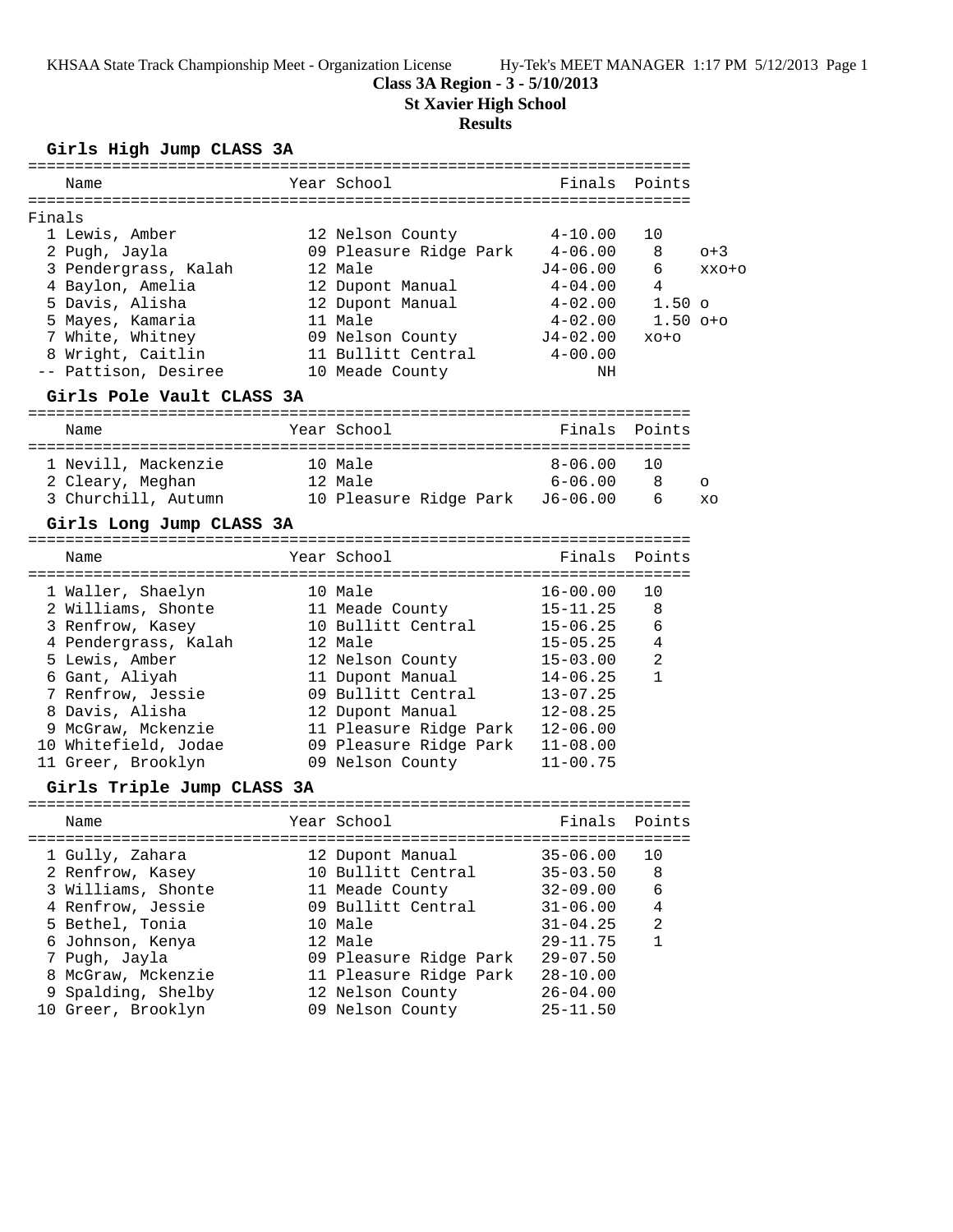KHSAA State Track Championship Meet - Organization License Hy-Tek's MEET MANAGER 1:17 PM 5/12/2013 Page 2

**Class 3A Region - 3 - 5/10/2013**

**St Xavier High School**

## **Results**

#### **Girls Shot Put CLASS 3A**

| =============                                       |                                              |               |                |         |
|-----------------------------------------------------|----------------------------------------------|---------------|----------------|---------|
| Name                                                | Year School                                  | Finals        | Points         |         |
|                                                     |                                              |               |                |         |
| 1 Luney, Maya                                       | 12 Meade County                              | $35 - 06.50$  | 10             |         |
| 2 Johnston, Alyssa                                  | 12 Nelson County                             | $33 - 06.50$  | 8              |         |
| 3 Stevenson, Alexius                                | 10 Male                                      | $32 - 08.00$  | 6              |         |
| 4 Gilkey, Delana                                    | 12 Male                                      | $32 - 07.00$  | 4              |         |
| 5 Mobley, Carolecia                                 | 10 Pleasure Ridge Park                       | $30 - 03.00$  | 2              |         |
| 6 Gore, Talia                                       | 11 Dupont Manual                             | $27 - 05.50$  | $\mathbf{1}$   |         |
| 7 Smith, Kayla                                      | 12 Dupont Manual                             | $26 - 08.00$  |                |         |
| 8 Toogood, Daryn                                    | 09 Bullitt Central                           | $26 - 01.50$  |                |         |
| 9 Thomas, Taylor                                    | 09 Bullitt Central<br>09 Pleasure Ridge Park | $24 - 06.00$  |                |         |
| 10 Hall, Kaylee                                     | 11 Nelson County                             | $23 - 00.50$  |                |         |
| 11 Luney, Deanndrea                                 | 10 Meade County                              | $20 - 03.00$  |                |         |
| Girls Discus Throw CLASS 3A                         |                                              |               |                |         |
|                                                     |                                              |               |                |         |
| Name                                                | Year School                                  | Finals Points |                |         |
| 1 Mobley, Carolecia                                 | 10 Pleasure Ridge Park                       | $104 - 08$    | 10             |         |
| 2 Stevenson, Alexius                                | 10 Male                                      | $102 - 11$    | 8              |         |
| 3 Gilkey, Delana                                    | 12 Male                                      | $95 - 10$     | 6              |         |
| 4 Her, Kalin                                        | 10 Meade County                              | $93 - 02$     | $\overline{4}$ |         |
| 5 Hall, Kaylee                                      | 11 Nelson County                             | $87 - 08$     | $\overline{2}$ |         |
| 6 Johnston, Alyssa                                  | 12 Nelson County                             | 79-01         | $\mathbf{1}$   |         |
| 7 Smith, Kayla                                      | 12 Dupont Manual                             | $74 - 06$     |                |         |
| 8 Toogood, Daryn                                    | 09 Bullitt Central                           | $73 - 00$     |                |         |
| 9 Fred, Heather                                     | 12 Bullitt Central                           | $67 - 08$     |                |         |
| 10 Thomas, Taylor                                   | 09 Pleasure Ridge Park                       | $65 - 04$     |                |         |
| 11 Luney, Deanndrea                                 | 10 Meade County                              | $55 - 09$     |                |         |
| 12 Gore, Talia                                      | 11 Dupont Manual                             | $7 - 02$      |                |         |
|                                                     |                                              |               |                |         |
| Boys High Jump CLASS 3A                             |                                              |               |                |         |
| Name                                                | Year School                                  | Finals        | Points         |         |
|                                                     |                                              |               | 10             |         |
| 1 Parker, Will                                      | 10 Male                                      | $5 - 10.00$   |                |         |
| 2 Hawkins, Kentwaine 12 Pleasure Ridge Park 5-08.00 |                                              |               | 7              | $O + O$ |
| 2 Isaacs, Blake                                     | 11 St. Xavier                                | $5 - 08.00$   | 7              | $O + O$ |
| 4 Bell, Damone                                      | 11 Pleasure Ridge Park J5-08.00              |               | 4              | XXO+O   |
| 5 McGaughey, Nick                                   | 10 Nelson County                             | $5 - 06.00$   | $\overline{2}$ |         |
| 6 O'Daniel, Colin                                   | 09 St. Xavier                                | $5 - 04.00$   | $\mathbf{1}$   |         |
| 7 Dowell, Barrett                                   | 09 Meade County                              | $5 - 02.00$   |                |         |
| Boys Pole Vault CLASS 3A                            |                                              |               |                |         |
| Name                                                | Year School                                  | Finals        | Points         |         |
| 1 Hardesty, Austin                                  | 12 St. Xavier                                | $12 - 00.00$  | 10             | xo+3    |
| 2 Quire, Jonah                                      | 10 Male                                      | $J12-00.00$   | 8              | xxo+1   |
| 3 Allgeier, Noah                                    | 11 St. Xavier                                | $11 - 06.00$  | 6              |         |
| 4 Braden, Tim                                       | 12 Male                                      | $11 - 00.00$  | 4              |         |
| -- Shouse, Parker                                   | 09 Pleasure Ridge Park                       | NH            |                |         |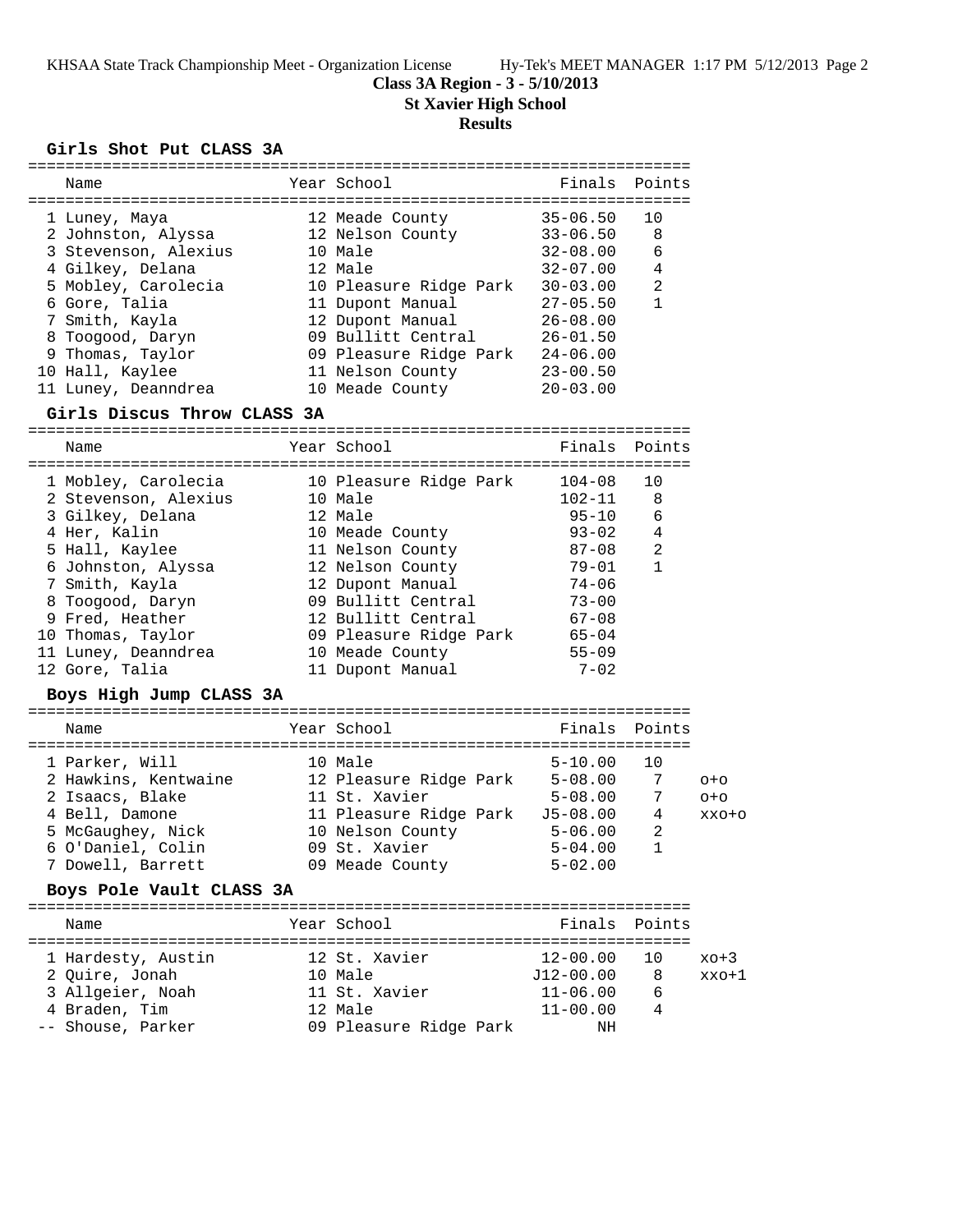KHSAA State Track Championship Meet - Organization License Hy-Tek's MEET MANAGER 1:17 PM 5/12/2013 Page 3

**Class 3A Region - 3 - 5/10/2013**

**St Xavier High School**

### **Results**

### **Boys Long Jump CLASS 3A**

| Name                      |  | Year School            |                                           | Finals Points  |  |  |  |
|---------------------------|--|------------------------|-------------------------------------------|----------------|--|--|--|
|                           |  |                        |                                           |                |  |  |  |
| 1 Gentry, Devin           |  | 09 Male                | $21 - 04.00$                              | 10             |  |  |  |
| 2 Singler, Rob            |  | 12 St. Xavier          | $21 - 02.25$ 8                            |                |  |  |  |
| 3 Lewis, Joe              |  | 11 Pleasure Ridge Park | 20-05.25                                  | 6              |  |  |  |
| 4 Miller, Cedric          |  | 11 St. Xavier          | $20 - 02.50$                              | $\overline{4}$ |  |  |  |
| 5 McCauley, Andrew        |  | 12 Butler              | $20 - 02.25$                              | 2              |  |  |  |
| 6 Smith, Travis           |  | 12 Iroquois            | $20 - 00.00$                              | $\mathbf{1}$   |  |  |  |
| 7 Campbell, Eric          |  | 11 Doss                | $18 - 06.75$                              |                |  |  |  |
| 8 Davis, Kai              |  | 09 Male                | $18 - 04.75$                              |                |  |  |  |
| 9 Morales, William        |  | 09 Meade County        | $17 - 10.25$                              |                |  |  |  |
| 10 Carver, Devon          |  | 11 Nelson County       | $17 - 02.00$                              |                |  |  |  |
| 11 Furman, Rodney         |  | 12 Dupont Manual       | $16 - 06.00$                              |                |  |  |  |
| 12 Smith, Shaquil         |  | 12 Pleasure Ridge Park | $15 - 11.00$                              |                |  |  |  |
| 13 Kron, Brenden          |  | 10 Bullitt Central     | $15 - 00.00$                              |                |  |  |  |
| Boys Triple Jump CLASS 3A |  |                        |                                           |                |  |  |  |
|                           |  |                        |                                           |                |  |  |  |
| $N = m$                   |  | Voore Cabool           | $E_{\text{total}} = D_{\text{total}} + A$ |                |  |  |  |

| Name                 | Year School            | Finals       | Points |
|----------------------|------------------------|--------------|--------|
| 1 Williams, Kiante   | 11 Pleasure Ridge Park | $41 - 08.75$ | 10     |
| 2 Gentry, Devin      | 09 Male                | $41 - 02.50$ | - 8    |
| 3 Fields, Austin     | 12 St. Xavier          | $40 - 08.00$ | 6      |
| 4 Miller, Lucas      | 11 St. Xavier          | $40 - 00.00$ | 4      |
| 5 Davis, Kai         | 09 Male                | $39 - 03.50$ | 2      |
| 6 O'Brien, Nicholas  | 11 Meade County        | $39 - 01.25$ | 1      |
| 7 Hawkins, Kentwaine | 12 Pleasure Ridge Park | $37 - 09.25$ |        |
| 8 Smith, Travis      | 12 Iroquois            | $36 - 02.50$ |        |
| 9 Kron, Brenden      | 10 Bullitt Central     | $35 - 03.00$ |        |
| 10 Campbell, Eric    | 11 Doss                | $34 - 01.00$ |        |
| 11 Smith, Shane      | 09 Bullitt Central     | $33 - 00.00$ |        |

#### **Boys Shot Put CLASS 3A**

| Name                                                                                                                                                                                         | Year School                                                                                                                                                                      | Finals Points                                                                                                                                                |                                       |
|----------------------------------------------------------------------------------------------------------------------------------------------------------------------------------------------|----------------------------------------------------------------------------------------------------------------------------------------------------------------------------------|--------------------------------------------------------------------------------------------------------------------------------------------------------------|---------------------------------------|
| 1 Saddler, Rashon<br>2 O'Brien, Preston<br>3 Stevenson, Tyler<br>4 Gray, Stephen<br>5 Baker, Duffy<br>6 Hagan, Joe<br>7 Gossett, Alex<br>8 Flener, Jeremy<br>9 Moss, Torey<br>10 Nguyen, Son | 12 Male<br>12 Meade County<br>12 Male<br>11 St. Xavier<br>11 St. Xavier<br>12 Nelson County<br>12 Bullitt Central<br>12 Bullitt Central<br>10 Pleasure Ridge Park<br>12 Iroquois | $50 - 08.50$<br>$45 - 09.00$<br>$45 - 02.00$<br>$40 - 09.00$<br>$38 - 02.00$<br>$38 - 01.50$<br>$37 - 07.00$<br>$36 - 00.50$<br>$32 - 10.50$<br>$27 - 06.50$ | 10<br>- 8<br>6<br>4<br>$\mathfrak{D}$ |
|                                                                                                                                                                                              |                                                                                                                                                                                  |                                                                                                                                                              |                                       |

### **Boys Discus Throw CLASS 3A**

| Name              |  | Year School        | Finals Points |    |  |  |  |
|-------------------|--|--------------------|---------------|----|--|--|--|
|                   |  |                    |               |    |  |  |  |
| 1 Saddler, Rashon |  | 12 Male            | 145-07 10     |    |  |  |  |
| 2 Martin, Andrew  |  | 12 Male            | $136 - 06$    | -8 |  |  |  |
| 3 Hogan, Alex     |  | 12 Meade County    | $125 - 00$    | 6  |  |  |  |
| 4 Flener, Jeremy  |  | 12 Bullitt Central | $109 - 10$    |    |  |  |  |